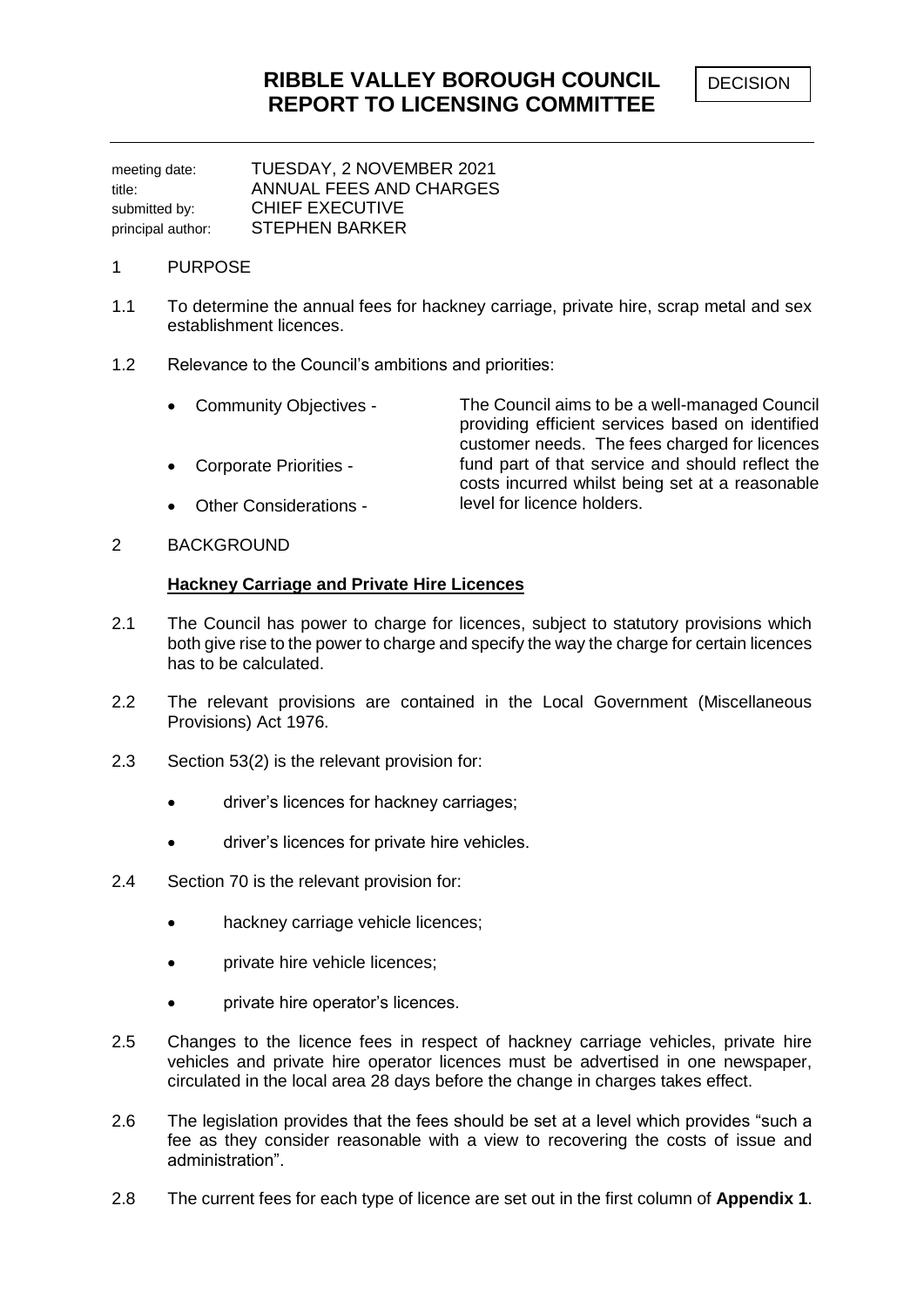# **Scrap Metal Dealers Licences**

- 2.9 Schedule 1 paragraph 6 of the Scrap Metal Dealers Act 2013 provides that "(1) An application must be accompanied by a fee set by the authority. (2) In setting a fee under the paragraph, the authority must have regard to any guidance issued from time to time by the Secretary of State with the approval of the Treasury".
- 2.10 On 17 September 2013, Committee considered the report of the Chief Executive, and approved the fees, which were to apply once the Scrap Metal Dealers Act 2013 came into force on 1 October 2013, in doing so Committee considered the calculation of the fees and the Home Office Guidance. Committee has considered the fees annually since that date. The current fees are set out in **Appendix 2** to this report.

# **Sex Establishment Licence**

- 2.11 Schedule 3, paragraph 19 of the Local Government (miscellaneous provisions) Act 1982 provides that "An applicant for the grant, [variation,] renewal or transfer of a licence under this Schedule shall pay a reasonable fee determined by the appropriate authority."
- 2.12 On 6 September 2011, Committee considered a report of the Council's solicitor and approved the fees set out as Appendix 2 of that report. Those fees were reconsidered annually since that date. The current fees are set out in **Appendix 3** to this report.
- 3 ISSUES

# **Hackney Carriage and Private Hire Licence**

3.1 In recent years licence fees have generally been uplifted annually in line with inflation. The Council is recommending uplifting the fees by reference to inflation (based on 3%) as this is the amount by which we are advised that the Council's costs have increased. The proposed annual fees (rounded up or down as most appropriate) for 2022/2023 are set out in the third column of **Appendix 1**.

# **Scrap Metal Dealers Licences**

3.4 The Scrap Metal Licence fees have now been in place for 6 years and a limited number of licences have been issued. The Council does not have sufficient evidence therefore to test whether the underlying basis on which the fees were originally calculated requires amendment but proposes that the fees rise by 3% as this is the amount by which we are advised that the Council's costs have increased. The proposed fees for 2022/2023 are set out in **Appendix 2**.

# **Sex Establishment Licences**

3.3 Since the fees were set on 6 September 2011, the Council has not received any applications to licence a Sex Establishment within its area. There is therefore no information to suggest that the underlying basis for the calculation of the fees should be changed, but the Council proposes to increase the fees by 3% as this is the amount by which we are advised that the Council's costs have increased. The proposed fees for 2022/2023 are set out in **Appendix 3**.